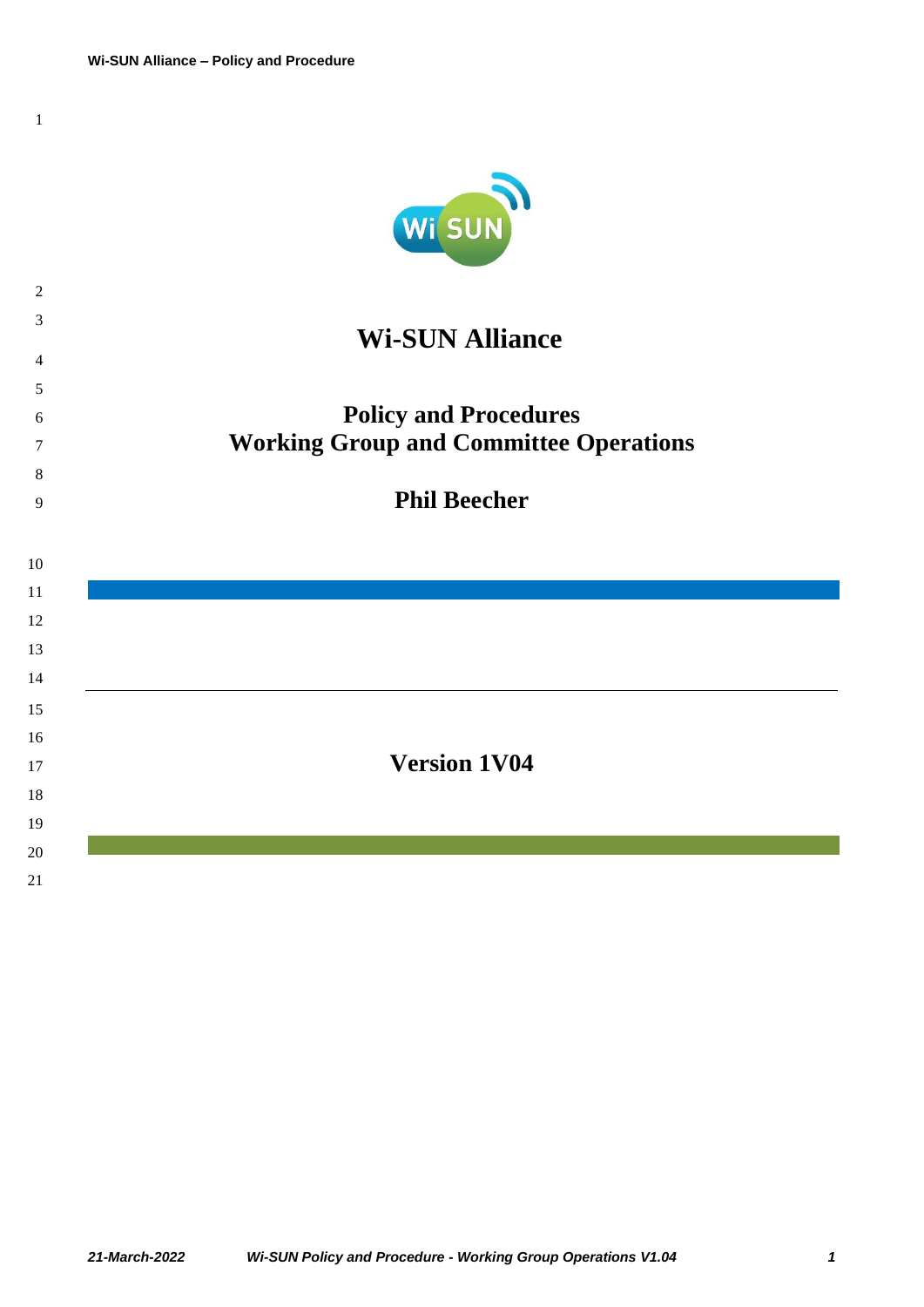22

# **Table of Contents**

| 23 | 1     |               |  |
|----|-------|---------------|--|
| 24 | 2     |               |  |
| 25 | 2.1   |               |  |
| 26 | 2.2   |               |  |
| 27 | 2.3   |               |  |
| 28 | 3     |               |  |
| 29 | 3.1   |               |  |
| 30 | 3.2   |               |  |
| 31 | 4     |               |  |
| 32 | 4.1   |               |  |
| 33 | 4.1.1 |               |  |
| 34 | 4.1.2 |               |  |
| 35 | 4.1.3 |               |  |
| 36 | 4.1.4 |               |  |
| 37 | 4.1.5 |               |  |
| 38 | 4.1.6 |               |  |
| 39 | 4.1.7 |               |  |
| 40 | 4.2   |               |  |
| 41 | 4.2.1 |               |  |
| 42 | 4.2.2 |               |  |
| 43 | 4.2.3 |               |  |
| 44 | 4.2.4 |               |  |
| 45 | 4.2.5 |               |  |
| 46 | 4.2.6 |               |  |
| 47 | 4.3   |               |  |
| 48 | 4.3.1 |               |  |
| 49 | 4.3.2 |               |  |
| 50 | 4.3.3 |               |  |
| 51 | 4.3.4 |               |  |
| 52 | 4.3.5 |               |  |
| 53 | 4.3.6 |               |  |
| 54 | 4.3.7 |               |  |
| 55 | 4.4   |               |  |
| 56 | 4.4.1 |               |  |
| 57 | 4.4.2 |               |  |
| 58 | 4.4.3 |               |  |
| 59 | 4.5   | Voting Rights |  |
| 60 | 4.5.1 |               |  |
| 61 | 4.5.2 |               |  |
| 62 | 4.5.3 |               |  |
| 63 | 4.5.4 |               |  |
| 64 | 4.6   |               |  |
| 65 | 4.6.1 |               |  |
| 66 | 4.6.2 |               |  |
|    |       |               |  |
| 67 | 4.6.3 |               |  |
| 68 | 4.6.4 |               |  |
| 69 | 4.6.5 |               |  |
| 70 | 4.6.6 |               |  |
| 71 | 5     |               |  |
| 72 | 5.1   |               |  |
| 73 | 5.2   |               |  |
| 74 | 5.3   |               |  |
| 75 | 5.4   |               |  |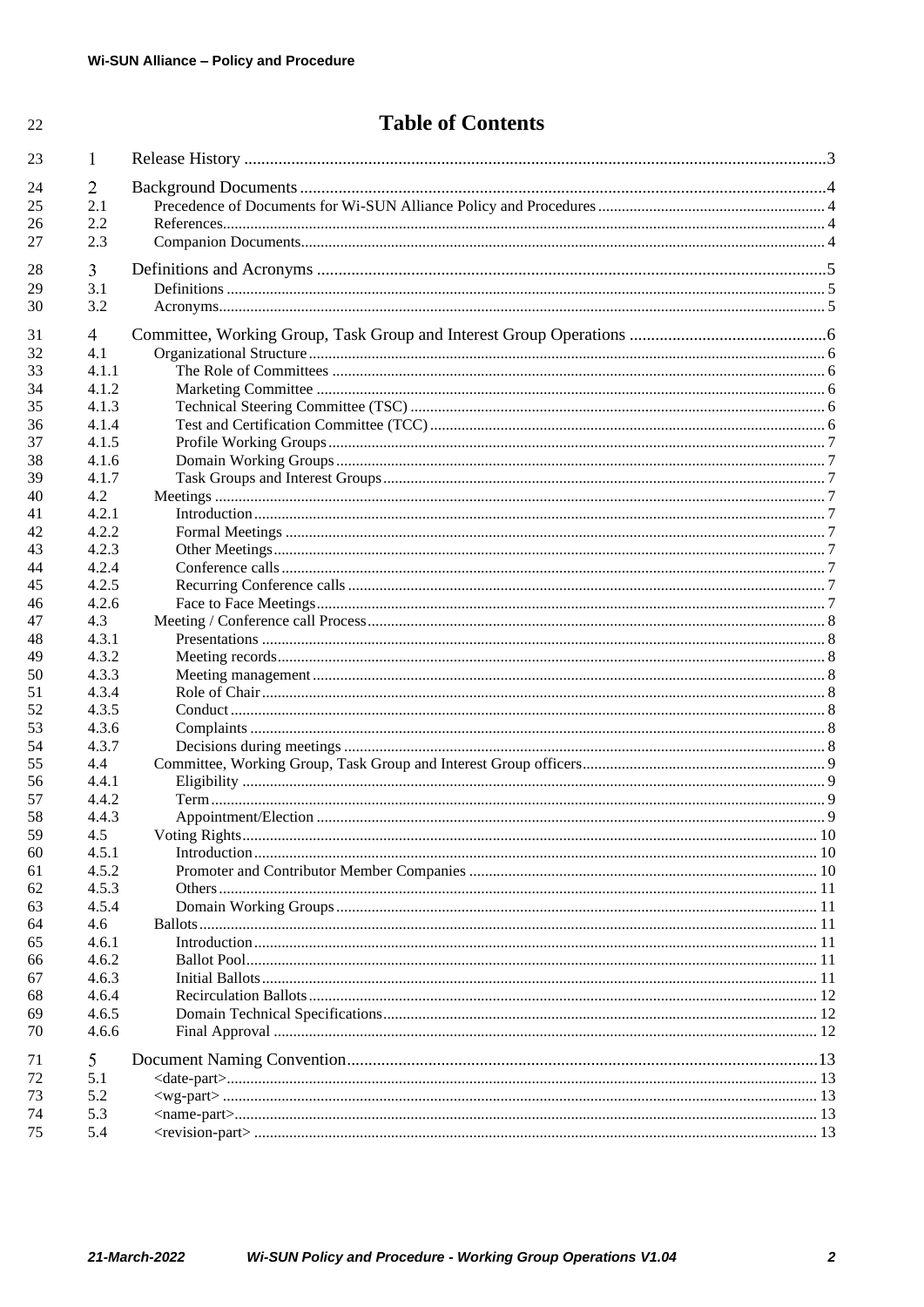# <span id="page-2-0"></span><sup>76</sup> Release History

#### 77 **Table 1 Revision History**

| <b>Version</b>              | Date                                             | <b>Author</b>                      | <b>Comments</b>                                                                                                                                                                                            |
|-----------------------------|--------------------------------------------------|------------------------------------|------------------------------------------------------------------------------------------------------------------------------------------------------------------------------------------------------------|
| 1.00                        | 18 November<br>2014                              | Phi <sub>1</sub><br><b>Beecher</b> | Initial draft incorporating Voting Procedure.                                                                                                                                                              |
| $1.01$ rc $1$               | 7 January 2015                                   | Phil<br>Beecher                    | Include document naming convention                                                                                                                                                                         |
| 1.02 rc1                    | 16 February 2016                                 | Phil<br>Beecher                    | <b>Describe Organizational Structure</b><br>Voting process for Domain Working Groups<br>Tidy up and clarification                                                                                          |
| $1.03$ -rc $1$              | 3 July 2017                                      | Phi <sub>1</sub><br><b>Beecher</b> | Added Officers roles and responsibilities<br>Clarified lifetime of voting pool                                                                                                                             |
| $1.03 - rc2$                | 23 April 2019                                    | Phil<br>Beecher                    | Reviewed file naming conventions                                                                                                                                                                           |
| 1.03                        | 12 November<br>2021                              | Phi <sub>1</sub><br>Beecher        | Publish pdf clean version                                                                                                                                                                                  |
| 1.04<br>Interim<br>versions | November 2021 -<br>January 2022<br>February 2022 | Phil<br>Beecher/<br>others         | Clarify WG leadership elections $-$ e.g. include term of service<br>Clarify Committee and WG<br>Clarify Quorum requirements<br>Clarify TPS ballots<br>Incorporate additional input from other stakeholders |
| 1.04                        | March 2022                                       |                                    | Approved by Board of Directors                                                                                                                                                                             |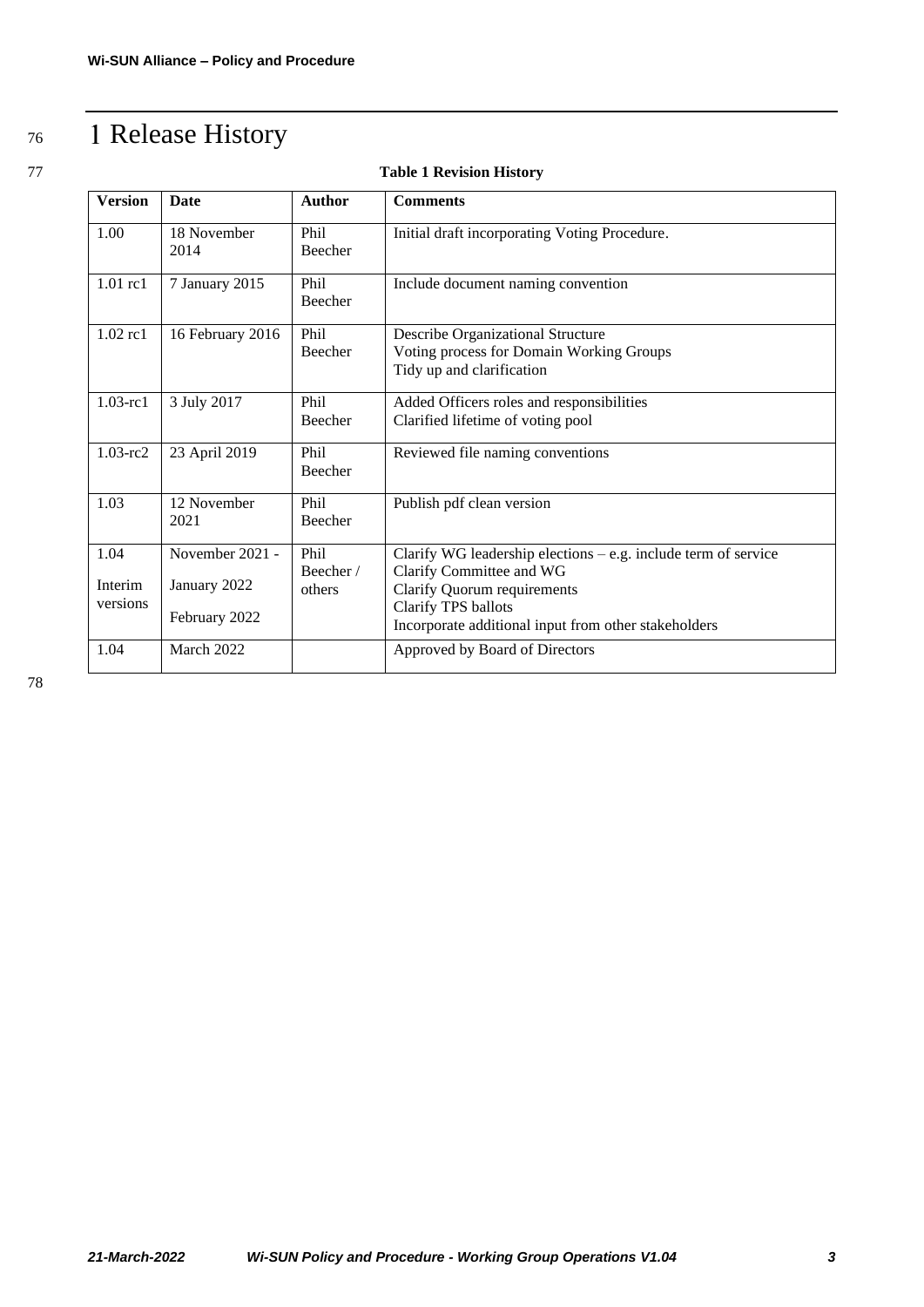# <span id="page-3-0"></span>Background Documents

 This document describes the Policy and Procedure for the Operation of Wi-SUN Alliance Working Groups 81 and Committees. Information contained in this document should be considered in conjunction with other documents as described below

# <span id="page-3-1"></span> 2.1 Precedence of Documents for Wi-SUN Alliance Policy and Procedures

 Where anomalies or ambiguities might occur, the following list is the order of precedence of policy documents:

- i) Delaware State Not-for-Profit Law
- ii) Wi-SUN Alliance Certificate of Incorporation
- iii) Wi-SUN Alliance Bylaws
- iv) Wi-SUN Alliance Membership Agreement
- v) Wi-SUN Alliance Policy and Procedures for Working Groups (this document)
- vi) Robert's Rules of Order
- <span id="page-3-2"></span>2.2 References
- None
- <span id="page-3-3"></span>2.3 Companion Documents
- Wi-SUN Alliance Promoter Member Agreement
- Wi-SUN Alliance Contributor Member Agreement
- Wi-SUN Alliance Observer Member Agreement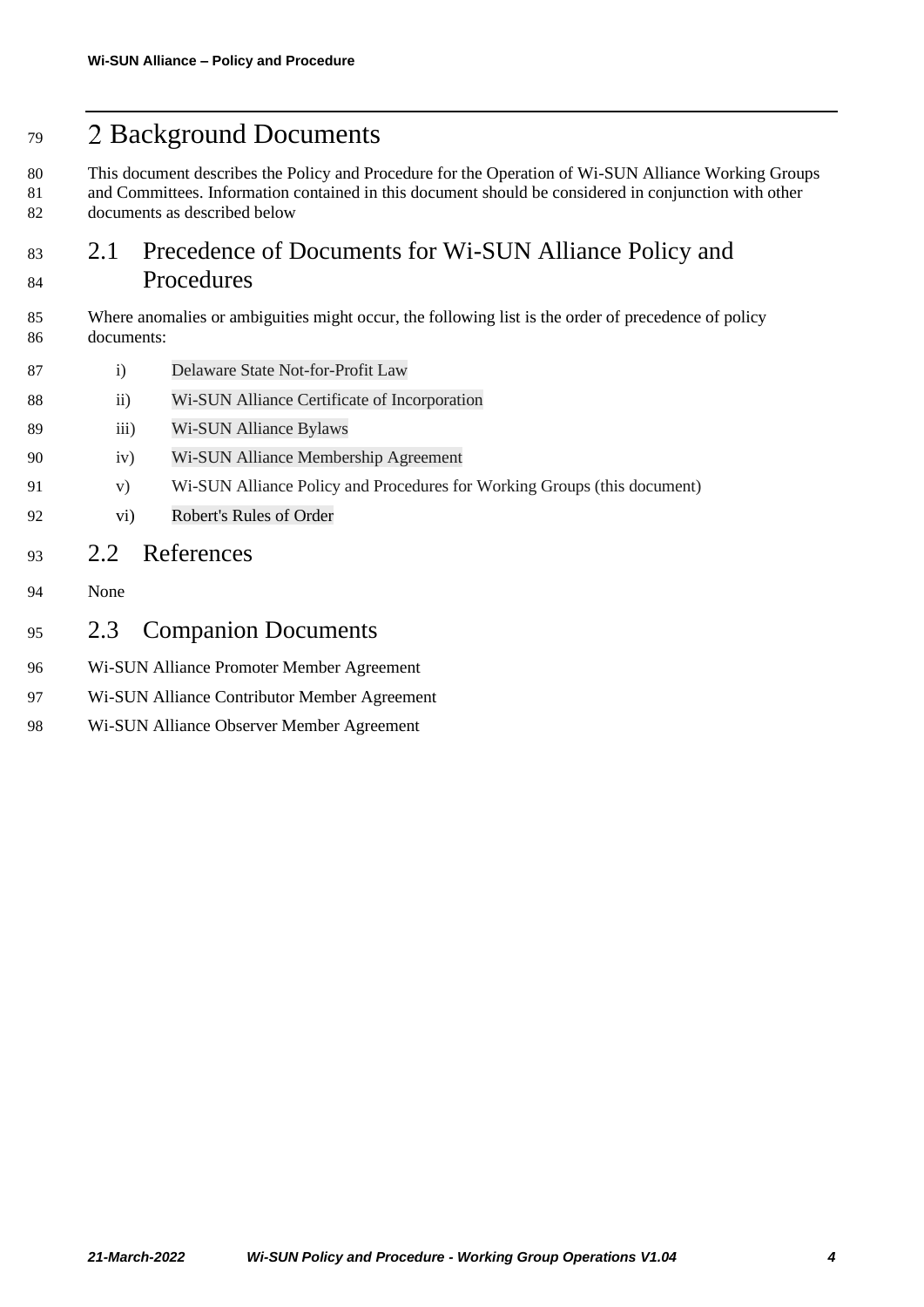# <span id="page-4-0"></span><sup>99</sup> Definitions and Acronyms

#### 100

# <span id="page-4-1"></span><sup>101</sup> 3.1 Definitions

<span id="page-4-2"></span>

| 102<br>103                      | Meeting              | Any meeting of Wi-SUN Alliance, either tele-conference, online meeting or<br>Face to Face meeting                                                                                                                                                                                                                                                                        |
|---------------------------------|----------------------|--------------------------------------------------------------------------------------------------------------------------------------------------------------------------------------------------------------------------------------------------------------------------------------------------------------------------------------------------------------------------|
| 104<br>105<br>106<br>107<br>108 |                      | Consensus (ETSI defn) General agreement, characterized by the absence of sustained opposition to<br>substantial issues by any important part of the concerned interests and by a<br>process that involves seeking to take into account the views of all parties<br>concerned and to reconcile any conflicting arguments. Note: Consensus need<br>not imply unanimity."". |
| 109<br>110                      | Committee            | Reports Directly to Board and is chaired by a Staff Member unless otherwise<br>agreed by the Board                                                                                                                                                                                                                                                                       |
| 111<br>112                      | Quorum               | The quorum level is at least 50% of voting members as determined by<br>attendance at WG Formal meetings (see in 4.5)                                                                                                                                                                                                                                                     |
| 113<br>114                      | <b>Working Group</b> | Reports to a Committee. Chair(s) are appointed/elected per the Wi-SUN Policy<br>and Procedures.                                                                                                                                                                                                                                                                          |
| 115                             | 3.2<br>Acronyms      |                                                                                                                                                                                                                                                                                                                                                                          |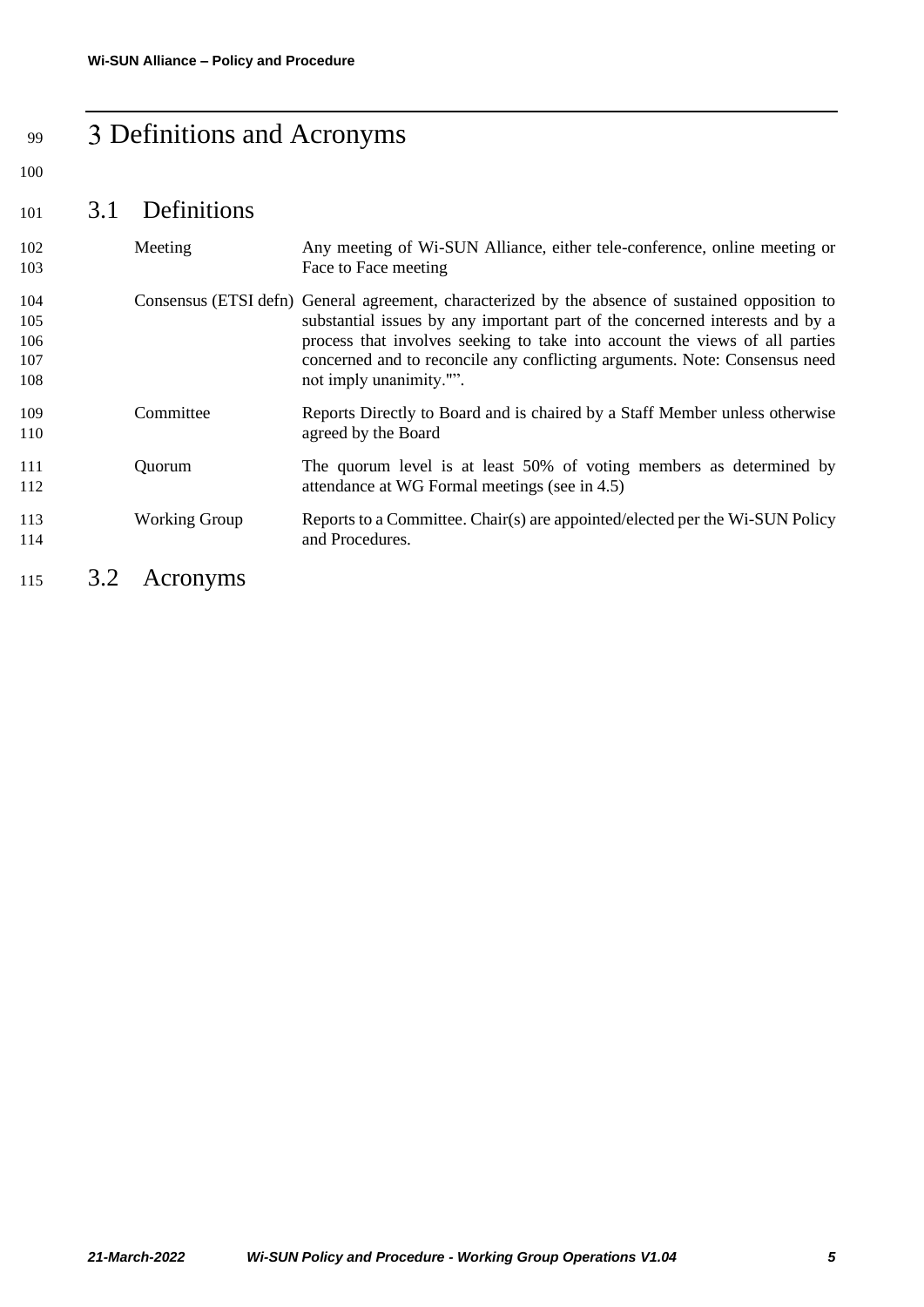# <span id="page-5-0"></span><sup>116</sup> Committee, Working Group, Task Group and Interest Group 117 Operations

118 This section describes the operations of Wi-SUN Alliance Committees, Working Groups, Task Groups and 119 Interest Groups.

# <span id="page-5-1"></span><sup>120</sup> 4.1 Organizational Structure

#### 121



- 135
- 136 The preceding diagram shows the Wi-SUN Alliance organizational structure.

### <span id="page-5-2"></span>137 4.1.1 The Role of Committees

138 Committees differ from Working, Task, and Interest Groups, in that they report directly into the Board of 139 Directors. Typically, a Committee Chair will be a staff member, but maybe appointed as described i[n 4.4.](#page-8-0)

# <span id="page-5-3"></span>140 4.1.2 Marketing Committee

141 The Marketing Committee coordinates Wi-SUN Alliance Marketing and Communications activities. The 142 Marketing Committee may, from time to time, and absent from any objection from the BoD, create and 143 charter regional marketing subcommittees.

# <span id="page-5-4"></span>144 4.1.3 Technical Steering Committee (TSC)

145 The Technical Steering committee is responsible for technical activities including coordination and 146 management of the Domain and Profile Working Groups.

# <span id="page-5-5"></span>147 4.1.4 Test and Certification Committee (TCC)

148 The Test and Certification Committee coordinates and manages test and certification activities. The Test and

149 Certification Committee may, from time to time, and absent from any objection from the BoD, create and 150 charter specific subcommittees.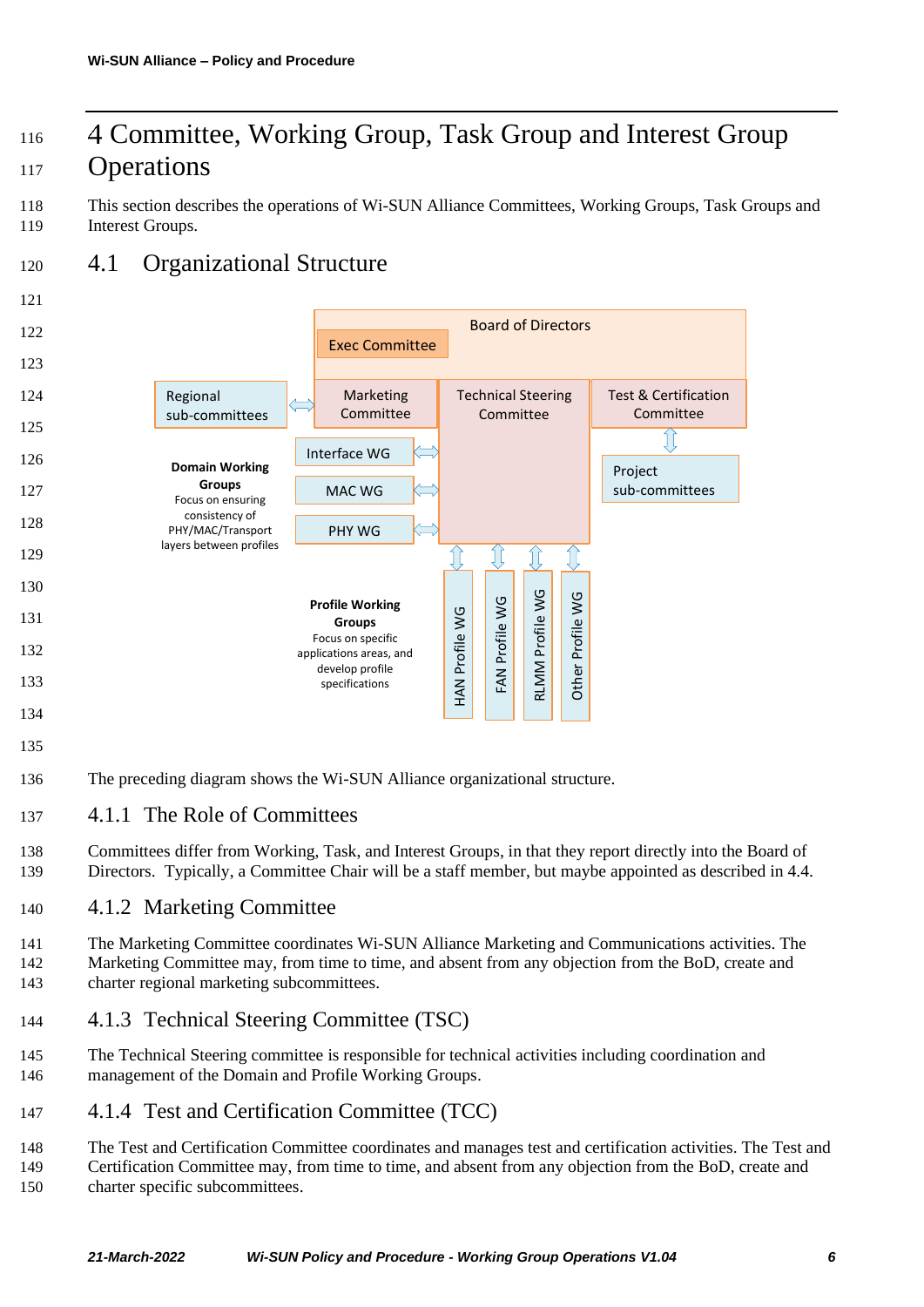#### <span id="page-6-0"></span>4.1.5 Profile Working Groups

- Profile working groups focus on specific application areas and develop technical profile specifications. Profile Working Groups report to the TSC.
- <span id="page-6-1"></span>4.1.6 Domain Working Groups
- Domain Working Groups focus on ensuring consistency of PHY/MAC/Transport layers between profiles. Domain Working Groups report to the TSC
- <span id="page-6-2"></span>4.1.7 Task Groups and Interest Groups
- Task Groups and Interest Groups are temporary groups with specific deliverables; they have a distinct beginning, deliverables statement and end date. The BoD, Committees or WGs may, from time to time, establish TGs and/or IGs. TG and IG chairs are appointed by the creating body chair and are approved by 161 affirmation (e.g. "Is anyone opposed to this appointment") of the members of the creating body.

#### <span id="page-6-3"></span>4.2 Meetings

#### <span id="page-6-4"></span>4.2.1 Introduction

 Meetings may be held face to face, by conference call or Web-based conference tool, e.g. Webex, GotoMeeting. Meetings may be either formal meetings or ad-hoc meetings. Formal meetings are those which count towards voting rights. Ad-hoc meetings may be held to allow parties to hold discussions in a less 167 formal setting, but any recommendations resulting from an ad-hoc meeting must be subsequently agreed in a formal meeting. All meetings should be held in accordance with the Bylaws of the Wi-SUN Alliance, including maintaining meeting records as described in [4.3.2](#page-7-2)

#### <span id="page-6-5"></span>4.2.2 Formal Meetings

 Formal meetings shall be announced to the mailing reflector associated with the working group, task group or interest group at least 7 days prior to the meeting.

#### <span id="page-6-6"></span>4.2.3 Other Meetings

 Informal meetings or ad-hoc meetings may be arranged by interested parties and shall be announced to the relevant reflector as soon as practical.

#### <span id="page-6-7"></span>4.2.4 Conference calls

- 177 All conference calls shall be announced using the corresponding Group or Committee email reflector. The Group/Committee chair or secretary should announce each meeting or conference call at a reasonable time before the meeting or conference call. It is recommended that this reminder be sent between 3 and 7 days prior to the call. The reminder must be sent at least 36 hours before the call. The announcement shall include the start and finish time, conference call information and provisional agenda.
- <span id="page-6-8"></span>4.2.5 Recurring Conference calls
- It cannot be assumed that all interested parties will have received the initial Conference call notification. Therefore, a reminder shall be sent prior to each call as described i[n 4.2.4](#page-6-7)

#### <span id="page-6-9"></span>4.2.6 Face to Face Meetings

- Face to Face meetings shall be announced to the corresponding reflector at least 30 days before the meeting.
- The announcement shall include a provisional agenda, including the starting and finishing time and the
- 188 location. Ad-hoc meeting announcement may be sent at shorter notice with agreement of a majority of attendees. No formal votes may occur at ad-hoc meetings. See [4.3.7.](#page-7-7)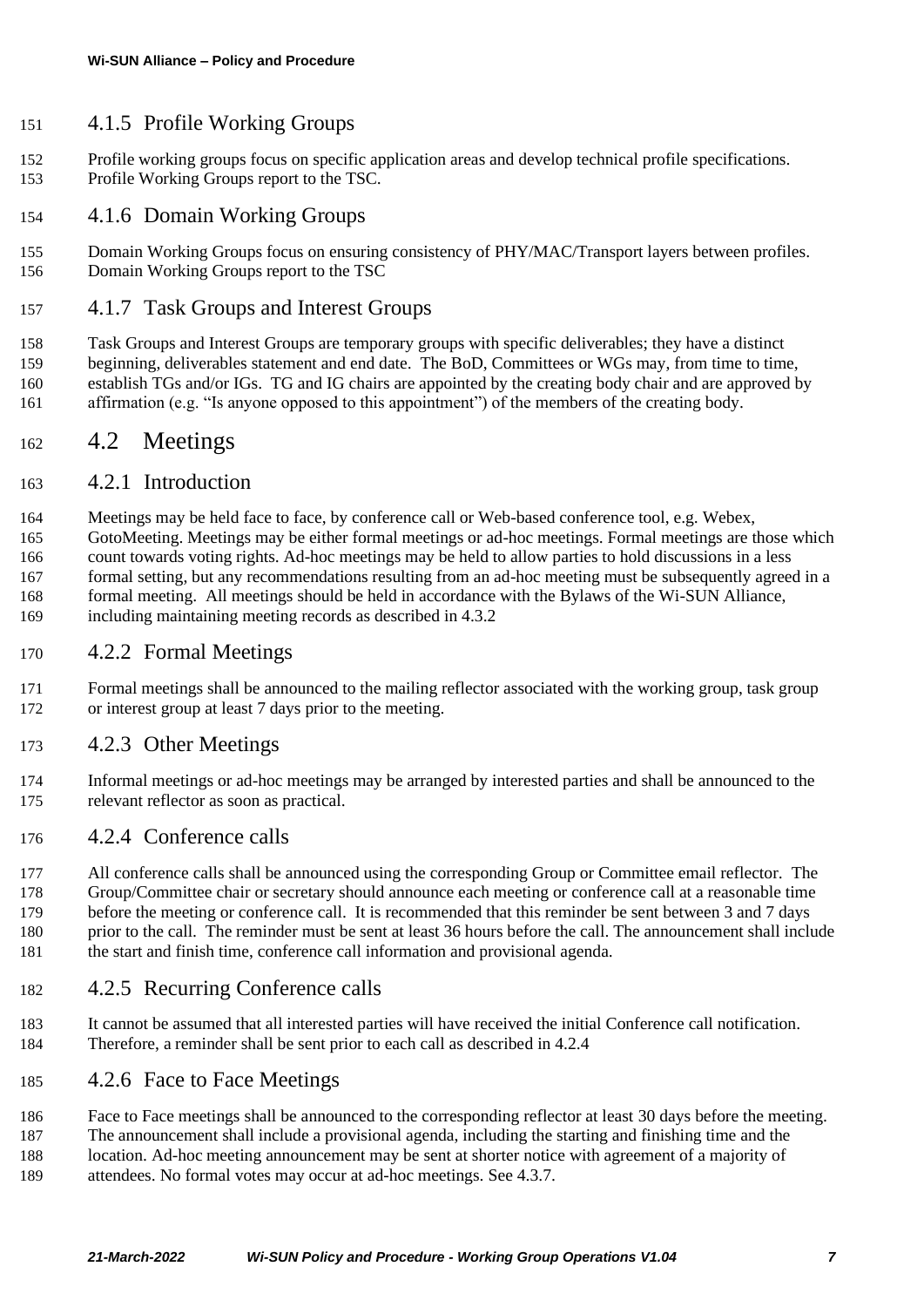# <span id="page-7-0"></span>4.3 Meeting / Conference call Process

## <span id="page-7-1"></span>4.3.1 Presentations

 All material presented on any call or at any meeting shall be posted to the Wi-SUN Alliance Document Management System. It is recommended that presentations are posted at least 24 hours prior to the meeting to give participants an opportunity to review before the meeting. If material is presented prior to posting, then it must be posted at the earliest opportunity after the call or meeting, and certainly no later than 8 hours after the call or meeting.

#### <span id="page-7-2"></span>4.3.2 Meeting records

 An accurate record of each all call or meeting shall be maintained. For ad hoc meetings, notes shall be taken including a record of attendees, summary of discussion topics, presentations and action items. For formal meetings, minutes shall be kept including a record of attendees, summary of discussion topics, presentations, all motions and results and action items. Minutes shall be recorded in English language. Audio recordings may also be made provided that the convenor of the meeting notifies the participants and there is no objection to the recording.

#### <span id="page-7-3"></span>4.3.3 Meeting management

 All calls and meetings shall be run in accordance with the Wi-SUN Alliance Bylaws and Rules. It is required that the Chair of the meeting reminds all attendees of the Wi-SUN Policies and Procedures, including IPR policy, Confidentiality policy, and Anti-Trust policy. The secretary shall record that this reminder has been given.

#### <span id="page-7-4"></span>4.3.4 Role of Chair

 The role of the chair at any call or meeting is to manage the call or meeting in an efficient and impartial manner. The chair shall ensure that anyone who wishes to speak is enabled to do so, but should also ensure that calls or meetings are productive. Should the chair of a call or meeting wish to contribute to the discussion, then he/she shall pass the chair role to a previously designated person (usually the vice-chair) before making his/her contribution.

### <span id="page-7-5"></span>4.3.5 Conduct

 All participants shall behave in a professional manner at all times. Participants shall respect each other and respect the chair.

### <span id="page-7-6"></span>4.3.6 Complaints

- In the event of discussion of inappropriate topics, topics that breach Wi-SUN Policies and Procedures, or inappropriate behavior, any participant should formally object.
- In the event that the situation is not resolved, a participant may initiate a formal complaint, by email to the Group or Committee Chair, or to the Wi-SUN Alliance Chairman.
- <span id="page-7-7"></span>4.3.7 Decisions during meetings
- Except for document approval (see [4.6\)](#page-10-2), transactions of any business (operational decisions, comment resolution etc.) in Committees, Subcommittees, Working Groups, Task Groups and Interest Groups SHOULD be made by Consensus (see [3.1\)](#page-4-1).
- If Consensus cannot be achieved, decisions MAY be made by conducting a vote during the meeting. Voting
- during a meeting SHALL require a Quorum (see 3.1). A proposal or resolution SHOULD be presented
- clearly as a motion and is considered APPROVED or PASSED when two-thirds (66.6%) or greater of the
- Quorum vote in favor of the motion. For clarity, written proposals or resolutions are strongly encouraged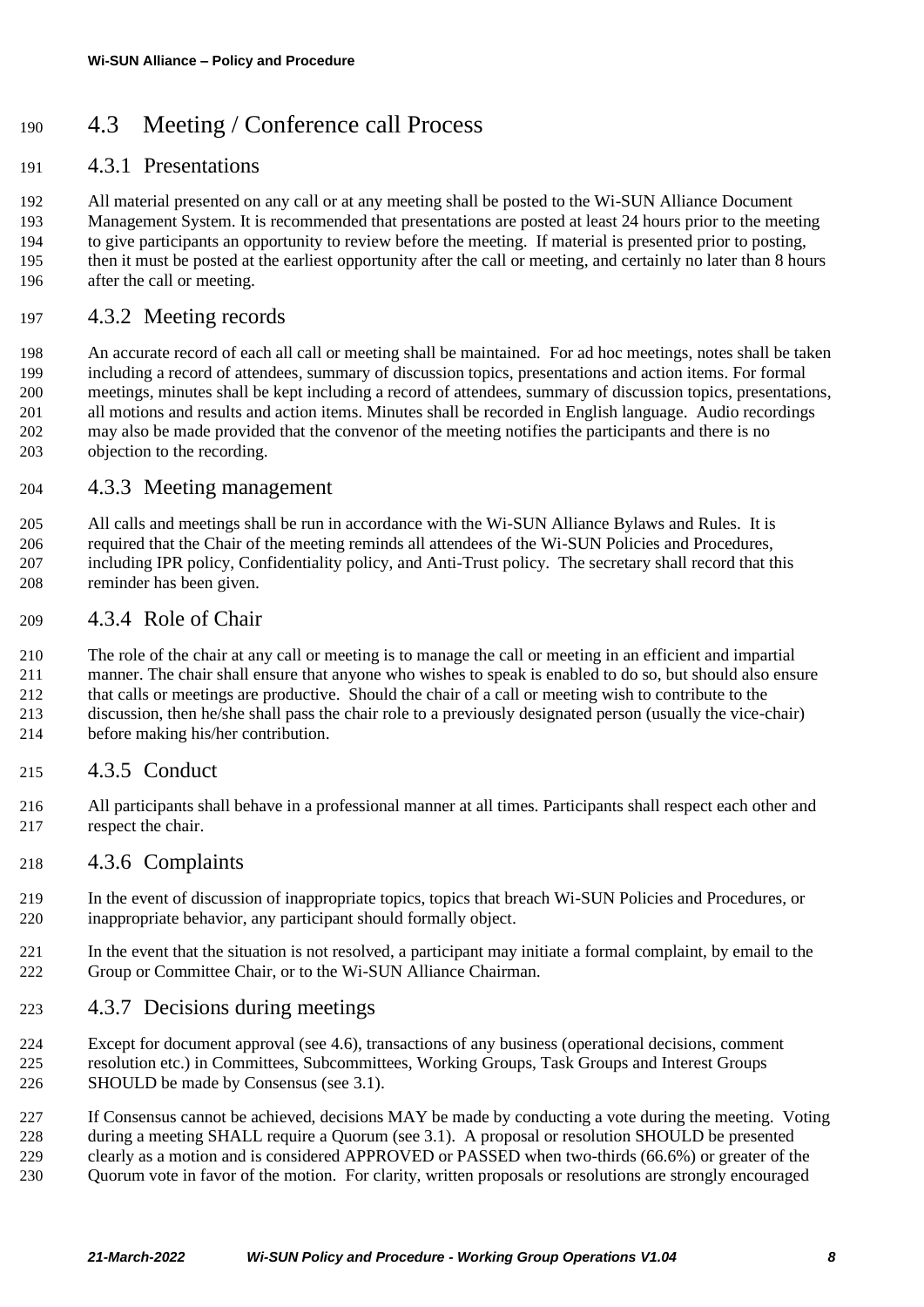- when conducting voting. All proposals or resolutions brought to a vote must be documented in meeting notes or minutes.
- If Consensus cannot be achieved and a Quorum is NOT present during a meeting, a ballot vote SHALL be conducted in accordance with [4.6.](#page-10-2) Decisions for balloting MUST be written in the form of a proposal or resolution with clear instructions detailing valid responses.

# <span id="page-8-0"></span>4.4 Committee, Working Group, Task Group and Interest Group officers

#### <span id="page-8-1"></span>4.4.1 Eligibility

4.4.1.1 Committee Chair

 The chair of any Wi-SUN Alliance Committee will typically be a Wi-SUN Alliance Staff member. If there is no suitable staff member available, then the Board shall approve the election and appointment of a representative from a Promoter or Contributor member company. In this case, the election process will be as for a Working Group Chair, see [4.4.3.1.](#page-8-4)

4.4.1.2 Working Group Chair

 The chair of a Working Group, Task Group or Interest Group should be a representative of a Promoter 245 Member Company, unless explicitly recommended by and authorized by the Wi-SUN Board of Directors.

- 4.4.1.3 Other officers
- Any Wi-SUN member may act as Secretary or Technical Editor of a Committee or Working Group.
- <span id="page-8-2"></span>4.4.2 Term

The appointment will be for two years, or until the individual resigns, or is no longer eligible to hold office

- (e.g. no longer working for a member company). There is a limit of two terms (four years) that an individual may be chair of a Working Group.
- The same individual can be re-elected to a previously held position after a one term absence.
- All existing chairs/co-chairs/vice-chairs as of the date of the first election will be considered to have held ONE term and are therefore eligible for one more term.
- 
- <span id="page-8-3"></span>4.4.3 Appointment/Election
- Chairs may either be appointed by the Board of Directors or elected by most votes cast for an individual for a particular position by any Contributor or Promoter member of the Alliance.
- <span id="page-8-4"></span>4.4.3.1 Committee / Working Group Chair
- If a vacancy is created in a Committee, Working Group, Task Group or Interest Group for any reason (including expiration of term, end of Alliance membership, resignation or cause) the role shall be filled using the following process:
- The Wi-SUN Alliance President shall issue a call for nominations by email to the Committee, Working Group, Tasks Group or Interest Group and copied to the Board of Directors. The duration of the nomination period is not fixed but shall be at least one week and sufficient to allow for nominations to be received from all interested parties. Individuals may nominate themselves or another individual. (It is expected that the nominator first contacts the nominee to ensure they will accept the role if appointed)
- In the event of a single nominee, the Board of Directors will be asked to approve the appointment of the nominee.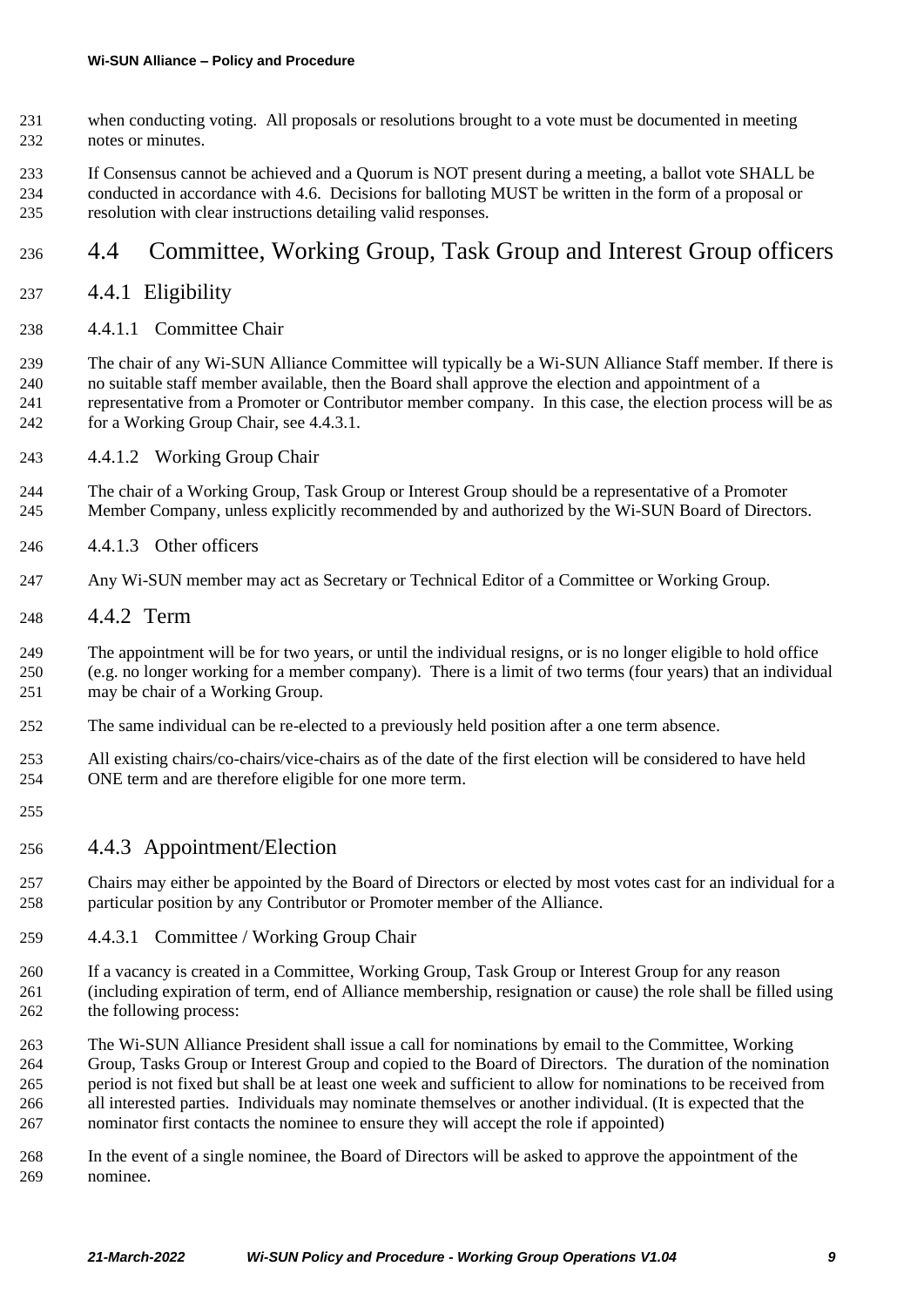- In the event of multiple nominees, a Committee or Working Group election will be held: all eligible voting members of the Committee / Working Group may vote. The Board will be asked to approve the appointment
- of the successful candidate.
- 273 At the end of each term of appointment (see [4.4.2](#page-8-2)), or in the event the WG chair resigns, the election process will be repeated.
- The Wi-SUN Alliance President may appoint an interim WG chair until a permanent chair is approved by the Board.
- 4.4.3.2 Other officers

 Any individual affiliated with a Wi-SUN member company may act as Secretary or Technical Editor of a Committee or Working Group. Other officers of Committees and WGs may be appointed by the Chair with the affirmation (e.g. "Is anyone opposed to this appointment") of the members of the Committee or WG."

# <span id="page-9-0"></span>4.5 Voting Rights

#### <span id="page-9-1"></span>4.5.1 Introduction

 This section describes the policy for assigning voting rights to Promoter and Contributor Members in Wi-284 SUN Alliance Committees and Sub-Committees, Working Groups, Task Groups and Interest Groups and clarifies voting policy within these Groups and Committees. For clarification, votes are held during meetings, and ballots are held outside meetings, by email or electronic voting system.

#### <span id="page-9-2"></span>4.5.2 Promoter and Contributor Member Companies

- Promoter and Contributor member companies may be eligible to vote on motions held during meetings, subject to the criteria described in this clause.
- <span id="page-9-5"></span>4.5.2.1 Application to Affiliates
- The Wi-SUN Alliance Member Agreement provides the Definition of Affiliate (8a) and the Rights of Affiliate (8b).
- The Wi-SUN Alliance permits independent membership of "affiliated" Contributor member companies.
- However, for the purpose of voting each Contributor member company and its "affiliated" company or companies shall be considered as a single voting entity. Each voting entity may be eligible for a maximum of 1 vote, subject to meeting the conditions described in [4.5.2.2,](#page-9-3) [4.5.2.3,](#page-9-4) [4.5.2.4.](#page-10-6)
- <span id="page-9-3"></span>4.5.2.2 Gaining Voting Rights
- Each Promoter or Contributor member company including affiliates, as described in [4.5.2.1,](#page-9-5) may be eligible for 1 vote. Voting rights are gained as follows:
- 300 i) By attending the inaugural formal meeting (see [4.2.2\)](#page-6-5) of a committee or working group or task group or interest group, OR
- ii) By attending 3 of 5 successive formal meetings of a committee, working group or task group or interest group.
- In each of the preceding situations, voting rights are gained at the start of the respective meeting.
- <span id="page-9-4"></span>4.5.2.3 Losing Voting Rights

 Each Promoter or Contributor member company will lose its eligibility to vote in a committee, working group or task group if it misses 3 of 5 successive formal meetings, either remote meetings, or face to face meetings.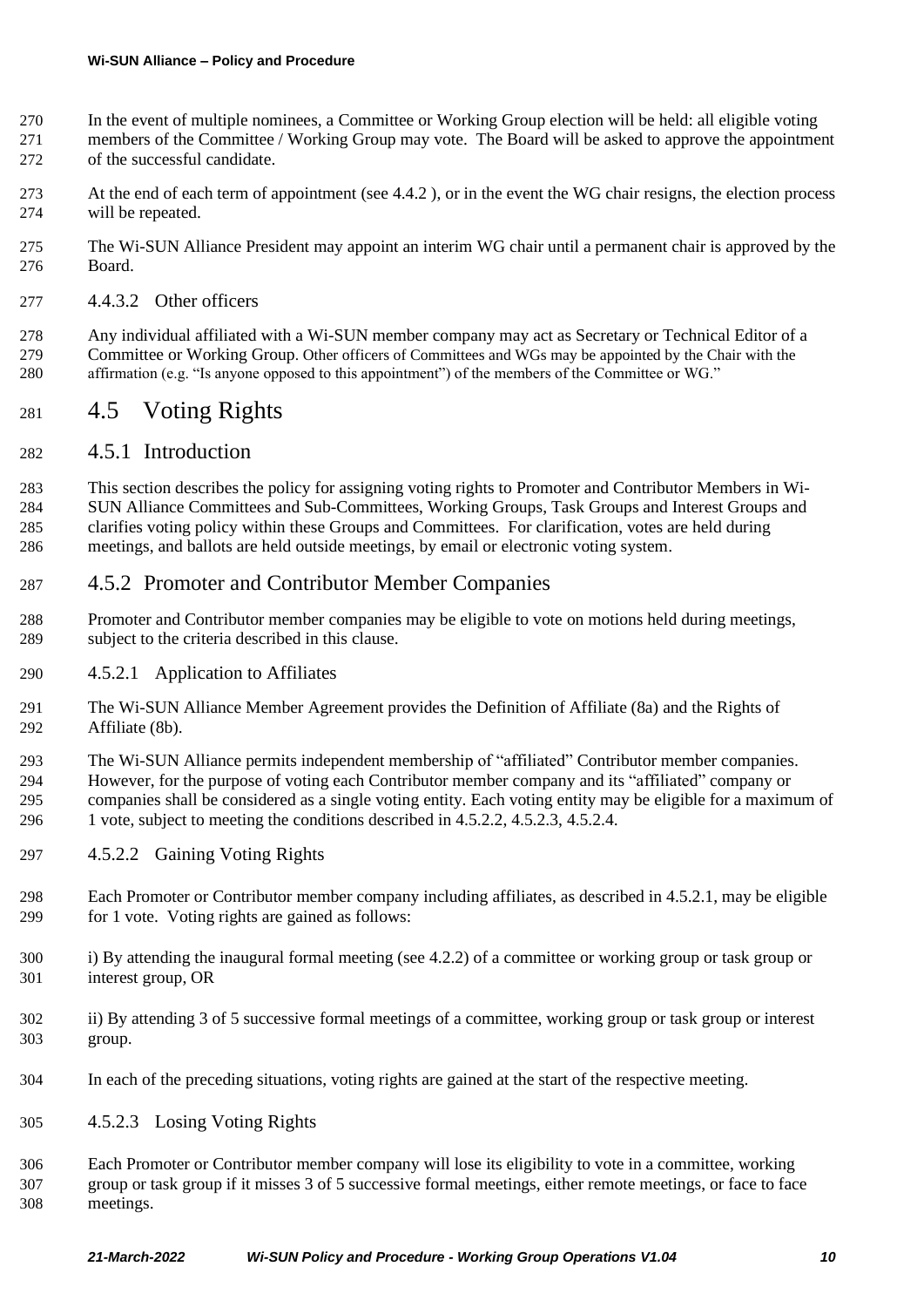#### <span id="page-10-6"></span>4.5.2.4 Regaining Voting Rights

- Voting rights are re-instated when the Promoter or Contributor member company again meets the conditions to gain voting rights.
- <span id="page-10-0"></span>4.5.3 Others
- Other membership classes and staff are not eligible to vote.

#### <span id="page-10-1"></span>4.5.4 Domain Working Groups

 The role of the domain working groups is described in [4.1.6](#page-6-1) [Domain Working Groups.](#page-6-1) Due to their nature, domain working groups are likely to not meet for extended periods of time. Therefore, companies with voting rights in any of the Profile working groups will automatically have voting rights in the domain working groups. Each company will have a maximum of 1 vote in an active domain working group subject to meeting the criteria described in this section for at least 1 profile working group.

#### <span id="page-10-2"></span>4.6 Ballots

#### <span id="page-10-3"></span>4.6.1 Introduction

 Approval of documents is through a ballot process, in order to provide sufficient time for members of a Working Group or Committee to properly review the document. Documents include Policy and Procedure Documents, Technical Profile Specifications, Test Specifications and other documents that require offline time to review.

#### <span id="page-10-4"></span>4.6.2 Ballot Pool

 Eligible Voters are Wi-SUN Member Companies that have achieved voting member status in the WG/Committee PLUS those Promoter members that submit a vote on the specific ballot.

 The proportion of ballots returned by is the measure of the validity of a ballot for decision to show that a reasonable number of stakeholders has considered the document and voiced an opinion A ballot is considered valid if the ballots returned is 50% or greater of the Working Group/Committee members with voting member status, plus additional Promoter members who chose to submit a vote on a specific ballot.

- Promoter members who have not achieved voting member status in the Working Group/ Committee and who do not submit a ballot are not counted in the denominator.
- A ballot pool comprises the eligible voters at the start of the ballot. Members of the voting pool remain constant from the first initial ballot "pass" until the completion of all recirculation ballots of a document.

#### <span id="page-10-5"></span>4.6.3 Initial Ballots

 New documents shall be balloted for a minimum of 7 days. Each eligible member company may cast 1 vote per company. Valid votes are: Approve (Y) without comments, Approve (Y) with comments, Disapprove (N) with comments, Abstain (A).

 The commenter should indicate for each comment if it "Must Be Satisfied". Comments marked as "Must Be Satisfied" indicate a disapprove (N) vote.

 A document is approved if it receives 2/3 (66.6%) or more Approve (Y) votes. The approval ratio/percentage 344 is calculated as (number of Approve votes)/(number of Approve + Disapprove votes) i.e.  $Y/(Y+N)$ . Abstain votes are not used in the calculation.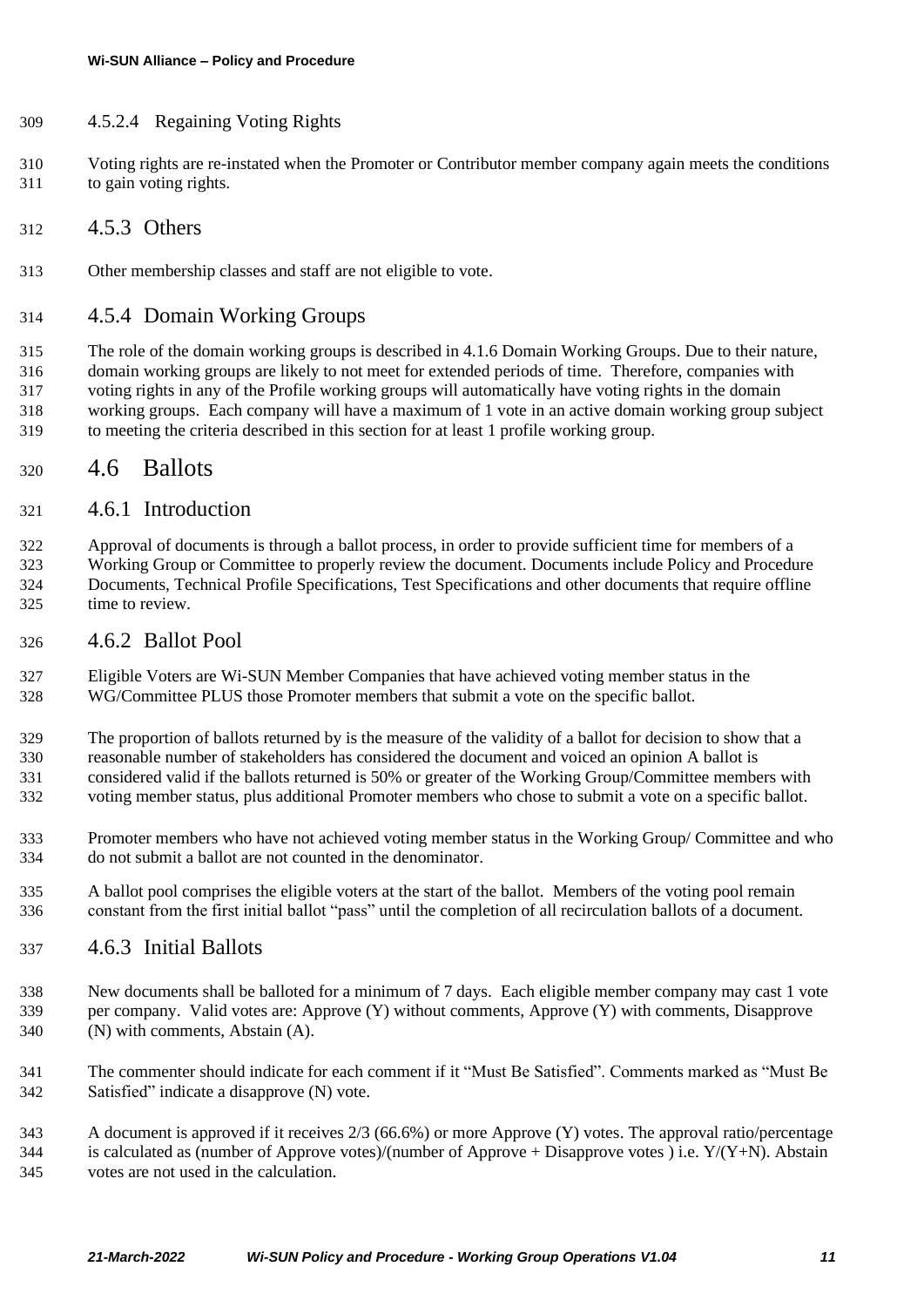- Comments may also be submitted by members of the Working Group who are not eligible to vote on the
- ballot. These comments are considered as "rogue" comments. The eligible voters of the Working Group shall vote in a formal meeting whether to accept these comments for consideration.
- It is expected that an attempt is made to resolve all comments received during a ballot to the satisfaction of the commenter and the group.
- If a document is approved, then all future ballots are "recirculation ballots" with the purpose of making only such changes to the document as to satisfy comments received. The voting pool remains constant for all subsequent recirculation ballots.

## <span id="page-11-0"></span>4.6.4 Recirculation Ballots

 All comments shall be resolved, and the resolutions agreed by consensus of the Working Group prior to recirculation of a document. Comment resolutions are approved by the eligible voters in the Working Group. Where consensus is not reached, it should be noted in the comment resolutions. Decisions (including approval of comment resolutions can be made either by a letter ballot or by a vote held during a meeting. Revised documents and resolved comments shall be recirculated for review by the voting pool. The minimum duration for a letter ballot or recirculation ballot is 7 days. If a member of the voting pool does not vote during document recirculation, their previous vote is carried forward.

## <span id="page-11-1"></span>4.6.5 Domain Technical Specifications

- Subject to agreement of the domain working group, a Technical Specification prepared by a domain working
- group may contain normative information generated by one or more profile working groups. This
- information will typical be included in one or more normative annex and its source clearly marked.
- Normative information provided by a profile working group will be subject to the same process as other ballots held in the profile working group.

### <span id="page-11-2"></span>4.6.6 Final Approval

 All documents require final approval of the Wi-SUN Alliance Board of the Directors as described in the Wi-SUN Alliance Bylaws.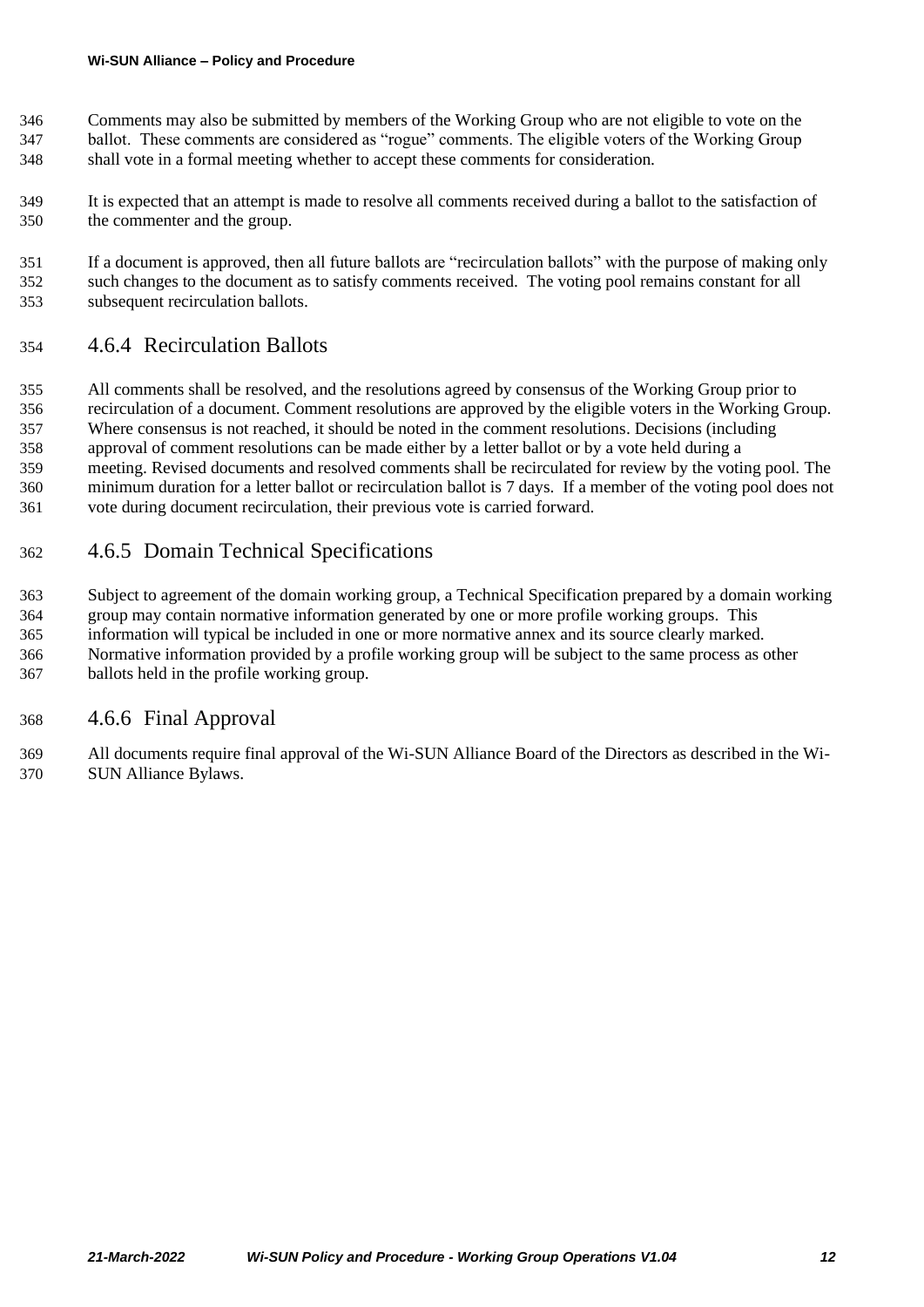# <span id="page-12-0"></span>371 5 Document Naming Convention

- The file name format is as follows:
- <date-part>-<wg-part>-<name-part><revision-part>
- The parts are defined as follows:

#### <span id="page-12-1"></span>5.1 <date-part>

 is formatted as YYYYMMDD and is the creation date of the file. It typically does not change when the document is revised. The primary purpose is to provide a way to sort files into a useful order.

#### <span id="page-12-2"></span>5.2  $\langle$ wg-part $\rangle$

- is a 3 or 4 letter acronym identifying the Working Group or Committee. This part will be one of the
- following:

- MC Marketing Committee
- TSC- Technical Steering Committee
- TCC Testing and Certification Committee
- MAC MAC Working Group
- PHY PHY Working Group
- IFG Interface Working Group
- HAN HAN Profile Working Group
- FAN Field Area Network Profile Working Group
- RLMM Resource Limited Monitoring and Management Working Group

#### <span id="page-12-3"></span>5.3  $\langle$ name-part $\rangle$

 is a text description of the file content. It does not change with revision and is there to provide a description of the file contents.

### <span id="page-12-4"></span>5.4  $\leq$  revision-part>

- is <version>V<major-revision><minor-revision> [rc<release-candidate-revision>] as follows:
- During initial specification development:
- <version> is the version number of the document. This is incremented when a document is considered technically complete.
- <major-revision> and <minor-revision> will be used during the development of a specification, as follows
- <major-revision> is incremented when 'save all changes in document' is applied.
- 401 <minor-revision> is incremented when any change is made to the document and an updated document is distributed. All changes must be tracked by using *Track Changes*.
- [rc<release-candidate-revision>] is incremented to indicate intermediate changes during specification development / comment resolution.
- 405 When a specification is considered to be technically complete, and ready to move to the next phase e.g. when a technical profile specification is ready to undergo verification through a series of Interoperability events, the version number is incremented
- [rc <release-candidate-revision>] modifications are tracked using the rc suffix with <release-candidate-revision>